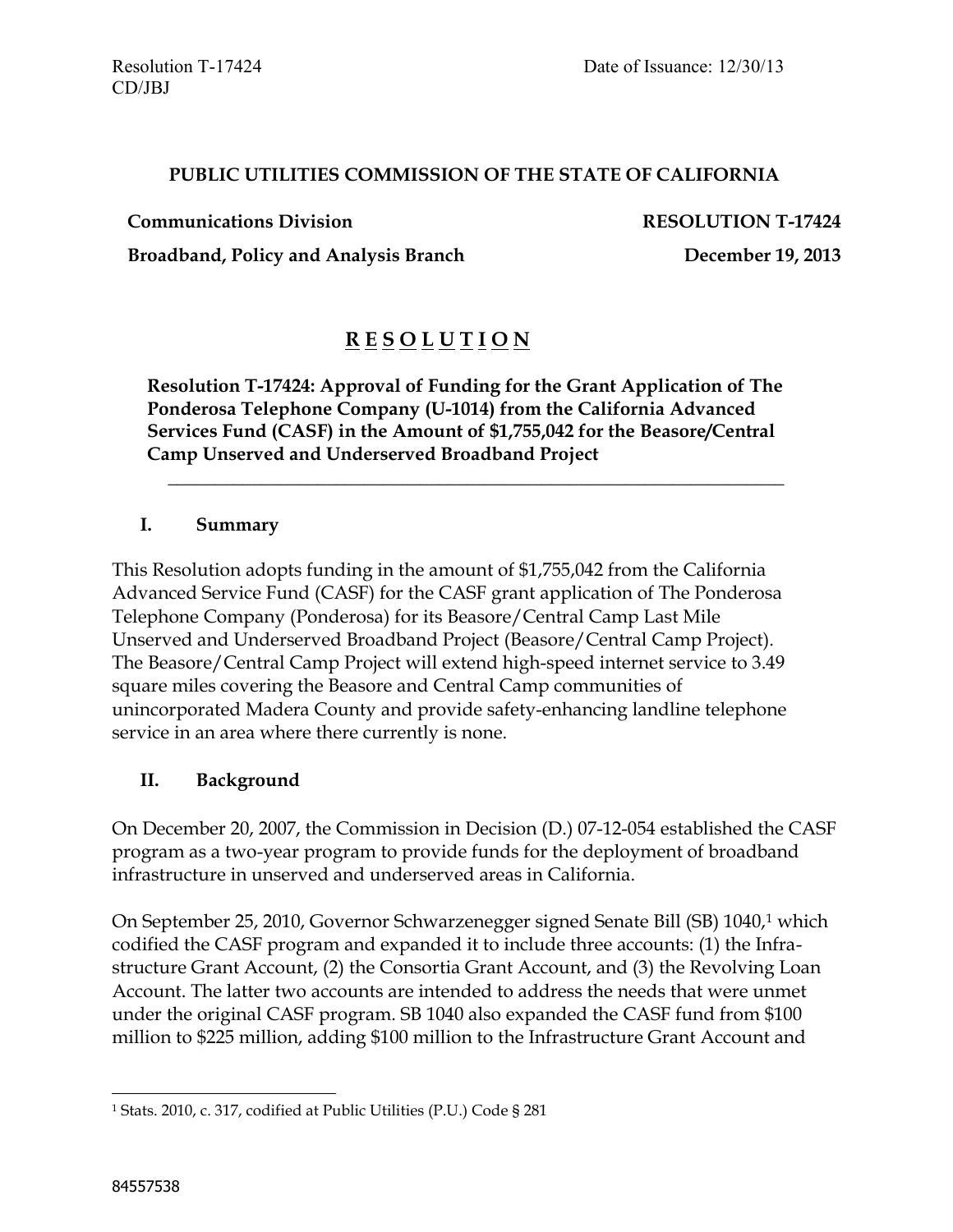allocating \$10 million and \$15 million to the Consortia Grant Account and the Revolving Loan Account, respectively.<sup>2</sup>

On February 1, 2012, the Commission approved D.12-02-015 to implement new guidelines for the Infrastructure Grant and Revolving Loan Accounts. Key provisions of the decision include:

- A maximum CASF grant award of 70 percent of project costs for unserved areas and 60 percent for underserved areas; and,
- A definition of an underserved area, "where broadband is available, but no wireline or wireless facilities-based provider offers service at advertised speeds of at least 6 megabits per second (Mbps) downstream and 1.5 Mbps upstream (6 Mbps / 1.5 Mbps);" and,
- A Revolving Loan Program to provide supplemental financing for projects also applying for CASF grant funding (up to 20 percent of projects costs, with a maximum of \$500,000), utilizing the same project and applicant eligibility requirements as the Infrastructure Grant Program.

Consequently, on May 10, 2012, the Commission approved Resolution T-17362, which established a February 1, 2013 application deadline for underserved and "hybrid" (covering both unserved and underserved areas) projects not previously funded by the CASF Broadband Infrastructure Grant Account. The Beasore/Central Camp project qualifies as such a "hybrid" project.

On Feb. 1, 2013, Ponderosa submitted an application for CASF funding in the unserved and underserved Beasore and Central Camp areas of unincorporated Madera County. These communities are located within the boundaries of the Sierra National Forest.

# **III. Notice/Protests**

Communications Division (CD) posted the proposed project area map, census block groups (CBGs) and zip codes for the Beasore/Central Camp Project on the Commission's CASF webpage under "Pending New CASF Applications to Offer Broadband as of February 11, 2013." CD received one challenge, as described below, to the proposed project area.

 $\overline{a}$ 

<sup>2</sup> P.U. Code § 281(b)(1).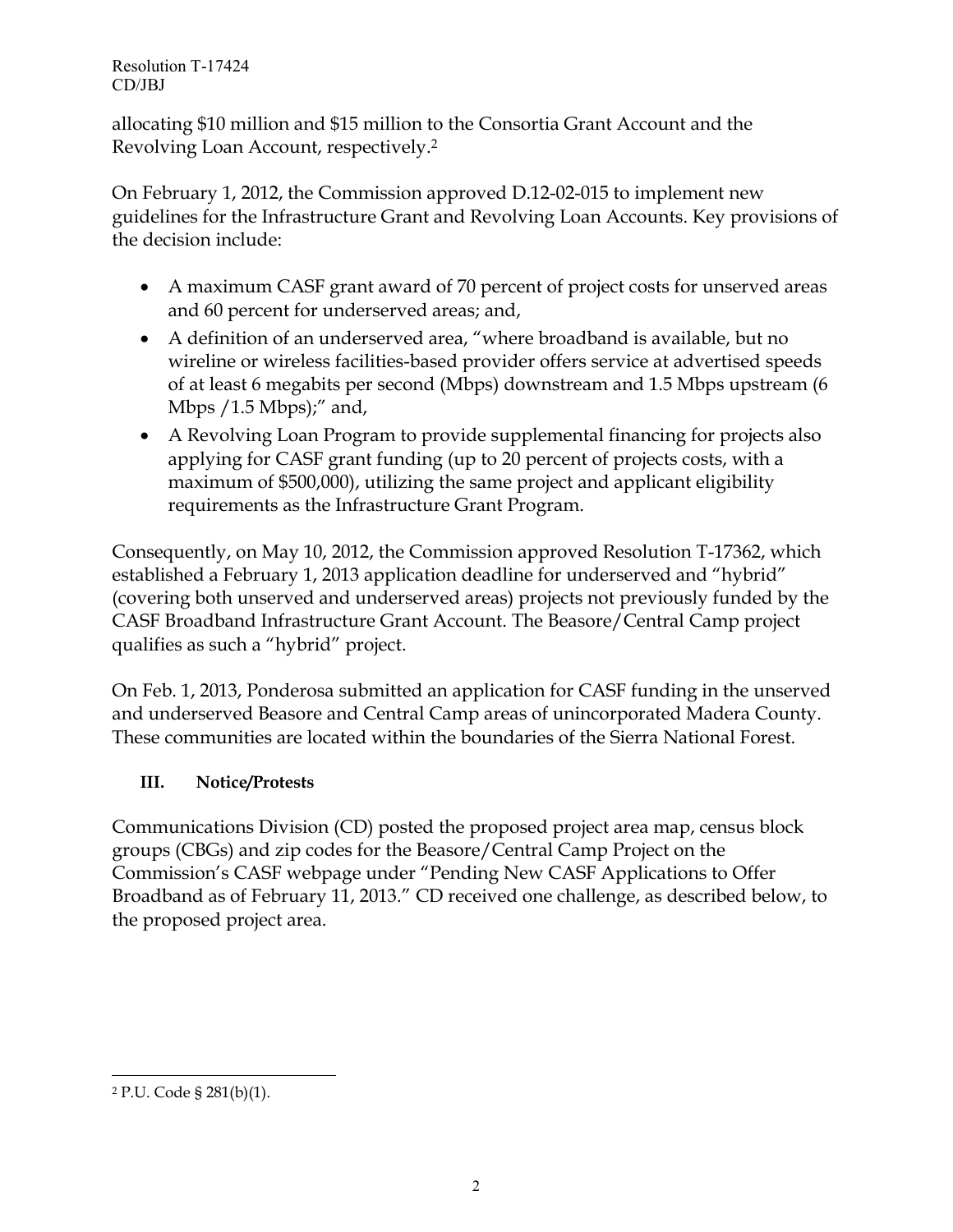### **IV. Discussion**

This Resolution adopts CD's recommended CASF fund award of \$1,755,042 for the Beasore/Central Camp Project. This award represents 61.6 percent of the total project cost of \$2,847,306. Key project information and maps are shown in Appendix A.

## A. Project Overview

Ponderosa has been a provider of local exchange service since 1908. Beyond local exchange service, it also provides communities with broadband services. With the Beasore/Central Camp Project, Ponderosa would install fiber-to-the-home (FTTH) connections capable of 50 Mbps downstream throughput and 20 Mbps upstream throughput in the Beasore and Central Camp areas of Madera County. This system would provide Internet, telephone and potentially, video services to an area that is currently completely unserved by landlines and has a mix of underserved and unserved coverage from wireless providers.

The proposed project covers about 3.5 square miles in aggregate, distributed in two nearby but non-contiguous areas in adjoining, contiguous CBGs. The northern section is an irregularly shaped region centered on County Road 5S07 (aka Beasore Road) and the southern section is a near-exact square centered on County Road 8029, in the area known as Central Camp. These areas are north of the communities of Bass Lake and North Fork, in the Sierra National Forest. Ponderosa would provide backhaul for the Beasore/Central Camp Project via ADSS fiber on PG&E poles to the Central Camp area and via a microwave relay to a distribution point in the Beasore area.

The northern section of the project area (Beasore) contains 32 households, all unserved, and a population of 75 people, according to 2010 US Census figures. The southern area (Central Camp) has no households and zero population, per the 2010 Census, but aerial photography shows more than 30 structures in the southern area. Additionally, Ponderosa reports that it has had about 20 inquiries from potential subscribers in recent memory, and United States Forest Service (USFS) officials contacted by CD staff confirm that the Central Camp area is permanently populated, regardless of the findings of the 2010 US Census. It should be noted that both areas are currently without any wireline telephone service. The deployment of broadband will enable Ponderosa to begin providing voice service to individuals residing in both areas. Such individuals will be able to access emergency services currently unavailable to them, such as E911.

When evaluating a project, the Commission has historically considered the Censusdefined number of *households* a project will serve. Ponderosa however, maintains that it has numerous potential customers in both geographical sections of the project because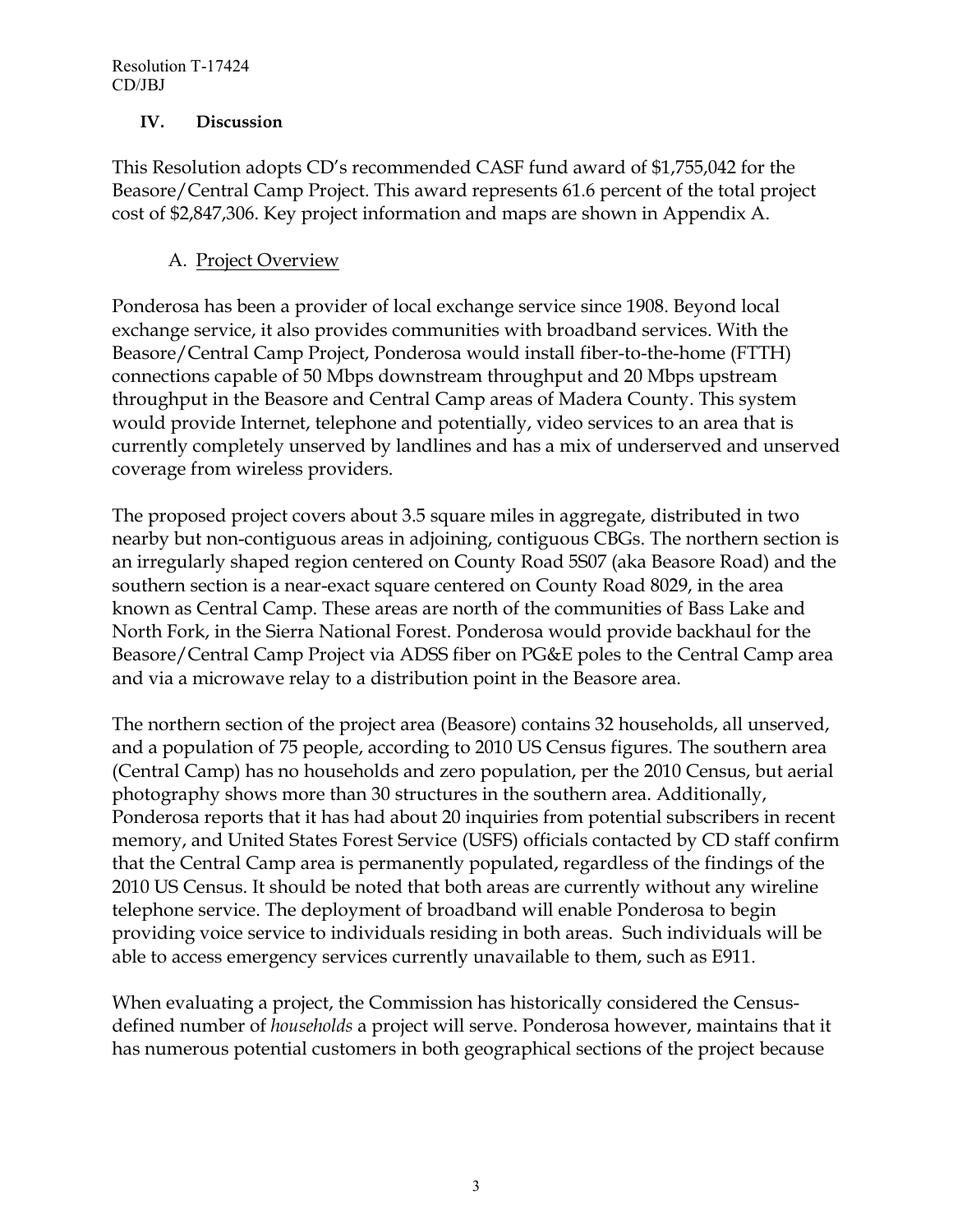of a much larger number of *housing units* in the project area. <sup>3</sup> In total, there are 159 housing units (including about 75 in the Central Camp area) listed by the Census within project boundaries. Besides the aforementioned 32 households, these housing units include short-term vacation rentals, homes vacant as of the 2010 Census date, and second homes that are not classified as primary residences. These housing units contain a mix of unserved and underserved units. Ponderosa requested that, while considering the project's merits, the Commission take into account that more than 32 customers will likely sign up for service. The affected CBGs for this project are 006039001021 and 006039001031.

Ponderosa targeted the area for broadband deployment after determining that the project is economically feasible with a CASF grant of \$1,755,042, which is 61.6 percent of the total project costs, to match Ponderosa's internal funding of \$1,092,264. When completed, the project will reach an estimated 159 housing units at maximum advertised speeds of 50 Mbps download/20 Mbps upload, which is well above the served threshold of 6 Mbps download/1.5 Mbps upload. Ponderosa estimates that the project will eventually yield 111 potential customers in the proposed area.

Ponderosa has committed to a broadband pricing plan under the terms shown below for two years, starting from the beginning date of service. Ponderosa will also provide wholesale access to its network to other Internet service providers. The recurring monthly rates assume a six-month commitment by the customer.

| Service Level                                                                           | Broadband speed   | Monthly charge: | Monthly charge: |  |
|-----------------------------------------------------------------------------------------|-------------------|-----------------|-----------------|--|
|                                                                                         | (Up/Down in Mbps) | Standalone BB   | Bundled w/voice |  |
| "Standard"                                                                              | 6/1.5             | \$112.95        | \$54.95         |  |
| " $Pro"$                                                                                | 12/3              | \$117.95        | \$59.95         |  |
| "Extreme"                                                                               | 24/5              | \$149.95        | \$74.95         |  |
| $"$ Max"                                                                                | 50/20             | \$244.95        | \$144.95        |  |
| Activation and installation (all levels): Waived                                        |                   |                 |                 |  |
| Modem charge: \$89 one-time purchase OR \$3.95 monthly rental                           |                   |                 |                 |  |
| Information: Regular voice services start at \$27.75/month (including tariffed charges) |                   |                 |                 |  |

## B. Project Qualification

 $\overline{a}$ 

To qualify for the CASF program, the applicant is required to submit proof that the area is unserved or underserved by submitting shapefiles of the proposed project. CD reviews the submitted shapefiles and compares them with United States 2010 Census

<sup>&</sup>lt;sup>3</sup> The US Census Bureau (a[t http://www.census.gov/cps/about/cpsdef.html\)](http://www.census.gov/cps/about/cpsdef.html) describes a "housing unit" as " a house, an apartment or other group of rooms, or a single room … when it is occupied or intended for occupancy as separate living quarters." In short, it is simply the presence of people living within a *housing unit* that transforms it into a *household*.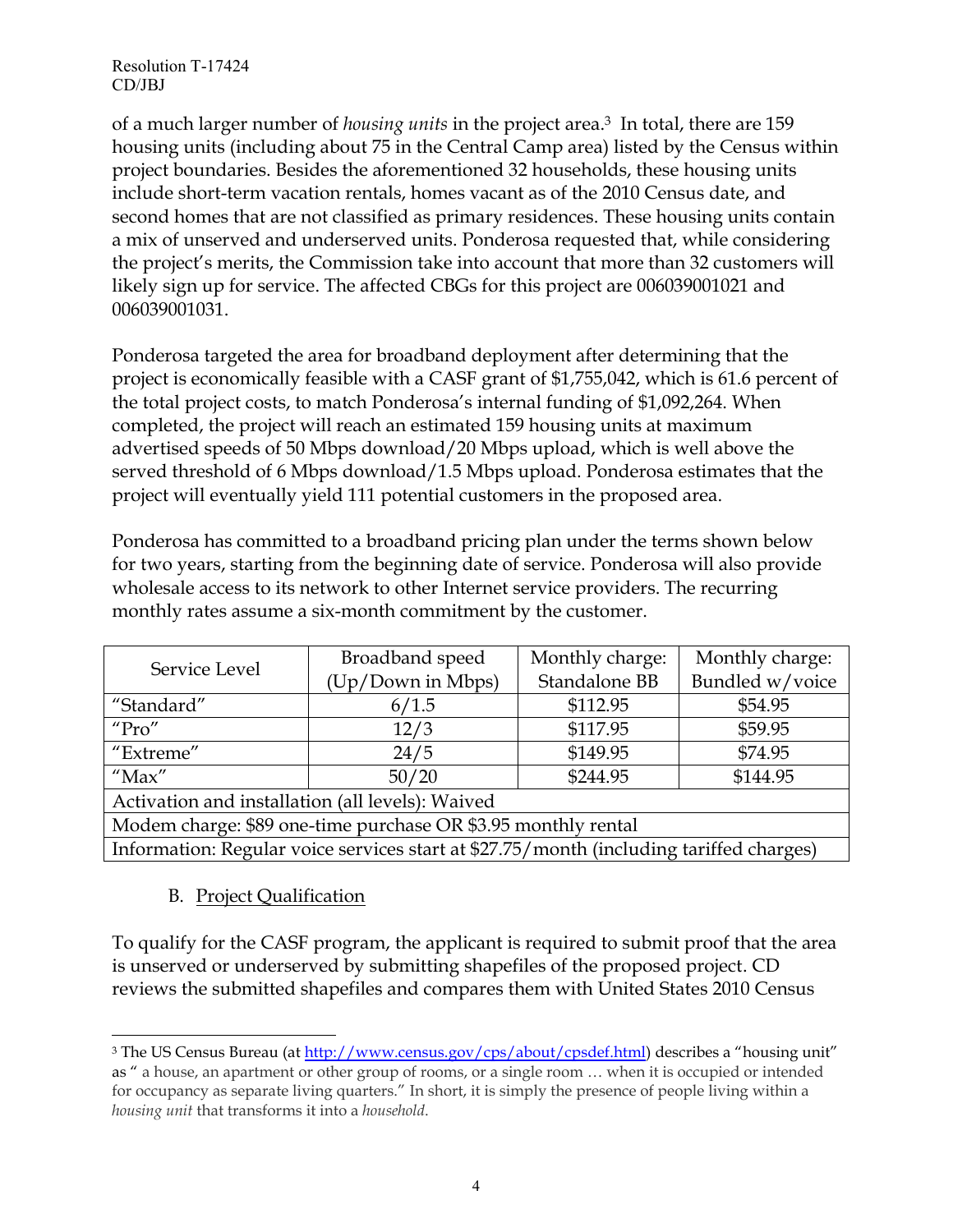data and the California Interactive Broadband Availability map. <sup>4</sup> Once CD determines that the area is eligible either as an unserved or underserved area, CD evaluates all other information submitted by the applicant to determine if the project meets the requirements outlined in D.12-02-015. Other information CD reviews includes: proof of a Certificate of Public Convenience and Necessity (CPCN) from the Commission; descriptions of current and proposed broadband infrastructure; number of potential subscriber households and average income; project construction schedule; project budget; proposed pricing and commitment period for new subscribers; and financial viability of the applicant.

As an initial step in the review of Ponderosa's application, CD checked the CBGs submitted in the project application to determine that the project was indeed not served by wireline, fixed wireless and mobile wireless providers. The California Interactive Broadband Availability map shows broadband availability at served speeds in the proposed project area by a pair of satellite providers (Hughes.net and Skycasters, LLC). However, as adopted in D.12-02-015, the Commission does not consider satellite broadband service in CASF project evaluation, unless the satellite project is in an area that was previously funded by the CASF.<sup>5</sup>

Additionally, CD requested, and Ponderosa provided, greater detail for the project budget and estimated economic life of assets to be funded. CD also obtained a revised pricing plan to include standalone broadband service rates.

On March 11, 2013, Verizon challenged the application stating that wireless carriers continue to build-out their 4G LTE networks. The challenge was very vague and not detailed enough to identify if Verizon was challenging the whole project proposal or just a specific area. On March 27, 2013, CD staff requested that Verizon clearly identify what area of the project, by census block, it was challenging and provide the following information: number of subscribers by census block and speed tier; speed tests with a description of how the speed tests were conducted and what tools where used; and the address of the location of where the speed tests were performed to determine if in fact the area is served. Verizon did not provide a response or any further specific information on the challenge and therefore CD staff considers the challenge unsubstantiated. On April 2, 2013, CD staff e-mailed Verizon confirming that CD did not receive a reply to its March 27, 2013 request and that CD would continue to consider whether the project is eligible for CASF funding. Subsequently, on June 5, 2013, CD issued a letter to the applicant, with a copy to Verizon, concluding that the communities

 $\overline{a}$ 4 In this case, both Version 2.0 (with broadband availability as of June 30, 2012) and version 2.1 (with broadband availability as of Dec. 31, 2012) of the California Broadband Availability Map were consulted. <sup>5</sup> This determination was based on the limited speed capabilities of satellite services, the cost to the consumer, high latency, and unreliability known at the time of the decision, D. 12-02-015 at 13-15. Since that time, like other technologies, satellite services have improved. .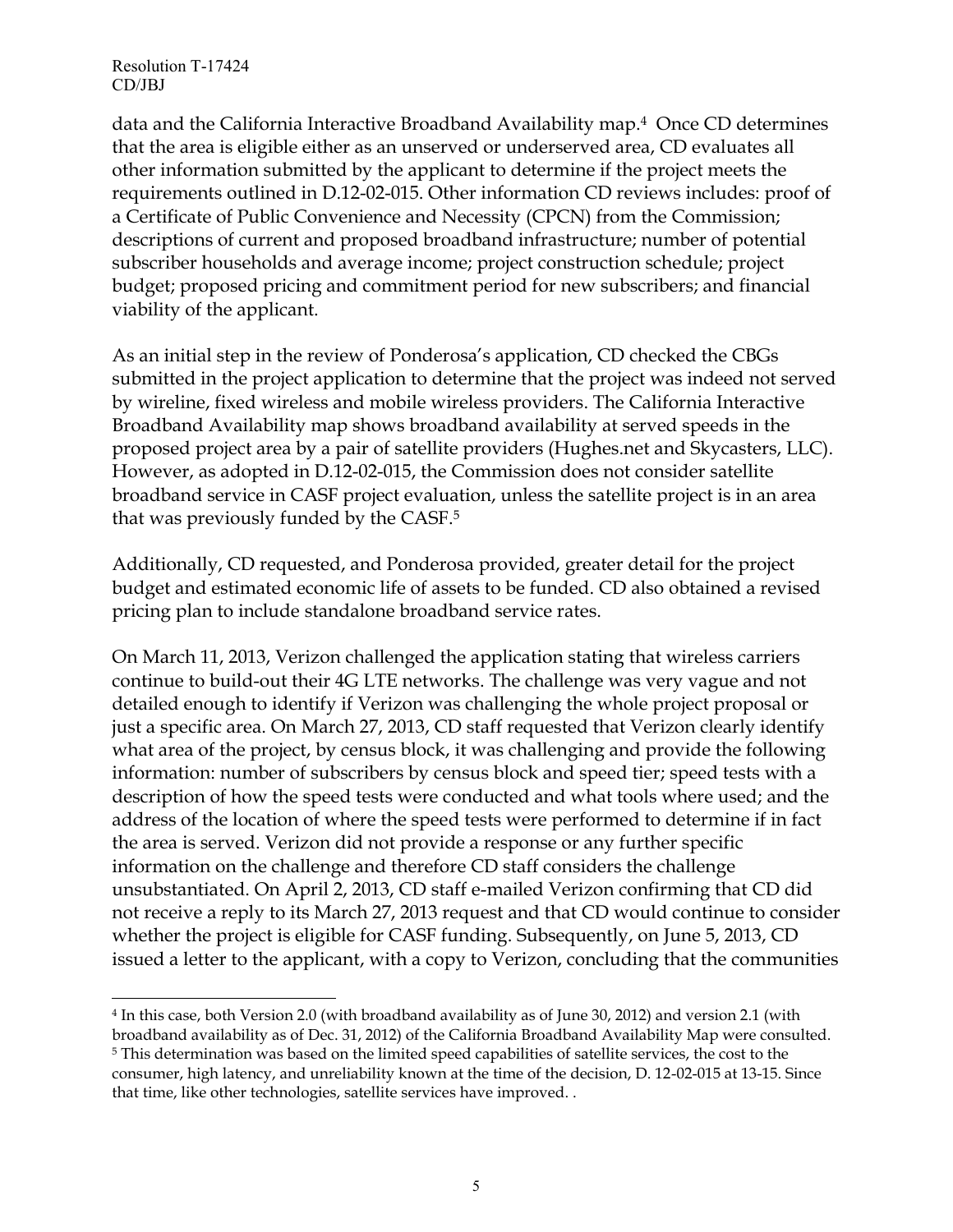in the project area are unserved and/or underserved and thus eligible for funding by the CASF. Verizon did not contest the conclusion.

## C. Project Evaluation and Recommendation for Funding

CD evaluated the application with respect to the scoring criteria defined in D.12-02-015, Appendix 1, Section VIII (Scoring Criteria). The scoring criteria include: (i) Funds Requested per Potential Customer, (ii) Speed, (iii) Financial Viability, (iv) Pricing, (v) Total Number of Households in the Proposed Area, (vi) Timeliness of Completion of Project, (vii) Guaranteed Pricing Period, and (viii) Low-Income Areas.

The Beasore/Central Camp Project ranked low among projects submitted in this round, partly based on the relatively high cost per household. However, the project scored well in the criteria of serving low-income areas and offering very high speeds. The weighted median household income in this area is \$44,757, which is below the state median of \$61,632.6 Providing service to these communities, in which all of the households are currently unserved, also jibes well with the Commission's stated emphasis on giving priority to serving unserved areas. Furthermore, given the Commission's strong commitment to public safety, the project's potential to significantly improve the safety of area residents (as described below) is an important factor in CD staff's recommendation for funding.

## D. Safety considerations

 $\overline{a}$ 

The construction of this project could have significant positive safety impacts. Communication with emergency services is currently difficult in the project area because there is no existing landline telephone service to either Beasore or Central Camp and wireless phone service is spotty because of the hilly, rugged terrain. This project has the potential to connect residents to reliable wireline voice service that would improve communications with emergency services, including E911. In the southern (Central Camp) area of the project area, PG&E poles would carry the fiber lines. CD staff's communications with agencies such as the USFS Sierra National Forest-Bass Lake Ranger District have revealed the importance of expanding voice and broadband services in this area. USFS officials confirmed to CD Staff that residents, including many senior citizens, live in Central Camp year round, regardless of the 2010 Census findings. These officials noted that mobile telephone service is spotty (Central Camp is in a deep valley) and access to broadband, voice service and emergency communications such as 911 is critical. In the north, the Beasore site will receive its backhaul from a microwave radio installation with solar power and a back-up generator powering the radio, fiber GPON and subscriber terminating equipment. This

<sup>6</sup> U.S. Department of Commerce and U.S. Census Bureau, State and County Quick Facts, 2010 (last visited Sept. 19, 2013) http://quickfacts.census.gov/qfd/states/06000.html.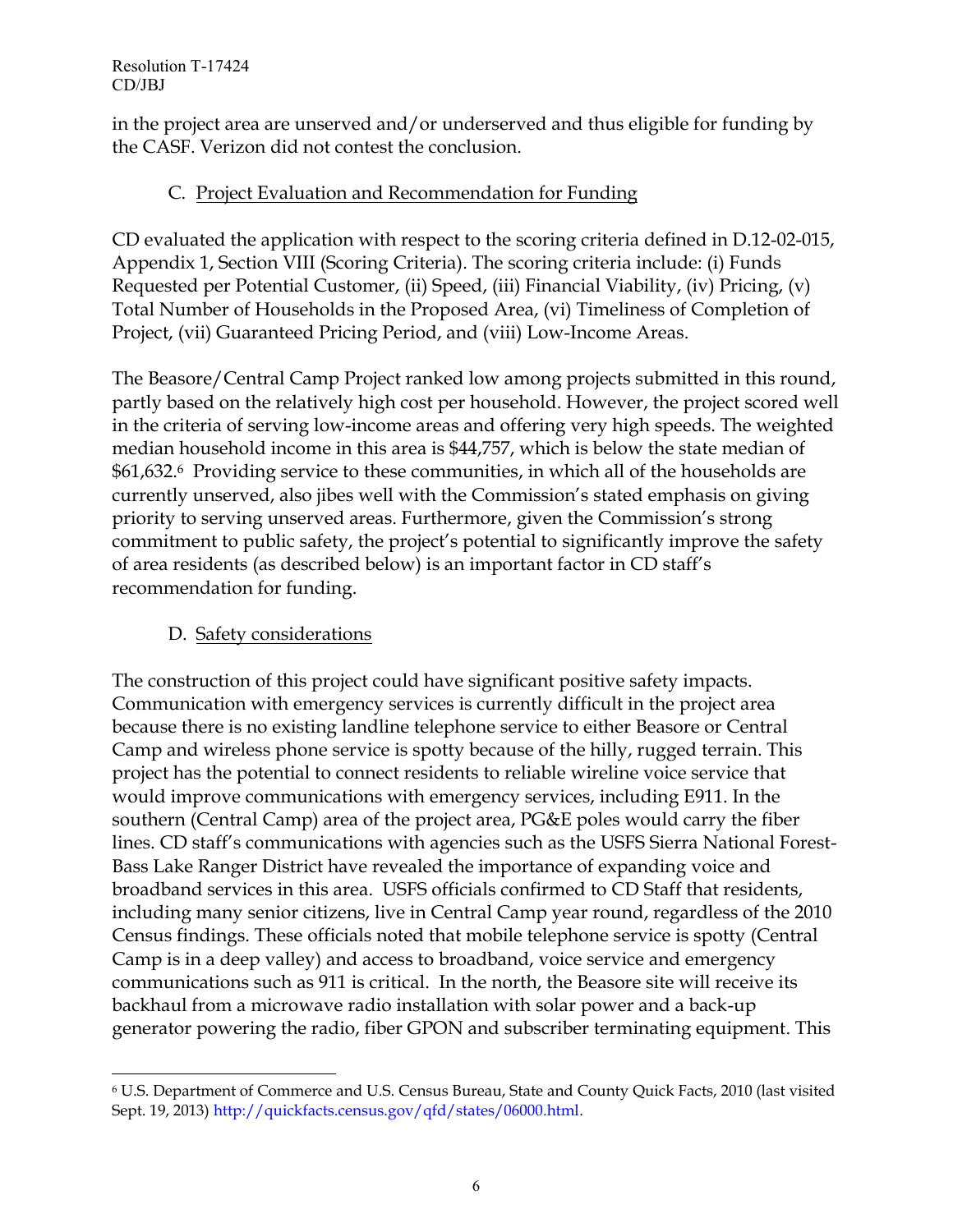equipment could potentially provide a low-vulnerability communications infrastructure in this fire-prone area.

# V. **Compliance Requirements**

Ponderosa is required to comply with all the guidelines, requirements, and conditions associated with the grant of CASF funds as specified in D.12-02-015. Such compliance includes, but is not limited to:

# A. California Environmental Quality Act (CEQA)

Ponderosa has provided the Commission with construction plans for the proposed project area. New underground fiber transport facilities will be constructed from a small microwave receiving site to be built above the Beasore subdivision within existing Sierra National Forest road rights-of-way. Ponderosa will install underground fiber distribution facilities within the Beasore subdivision in existing roadways which have been dedicated as public utility easements. Ponderosa will mount new aerial transport fiber through the Sierra National Forest on an existing PG&E pole line from an existing BLC site to the Central Camp subdivision. Ponderosa will place aerial distribution fiber on existing PG&E pole lines within the Central Camp subdivision.

The Beasore/Central Camp Project is subject to the California Environmental Quality Act (CEQA) review. The Commission must complete CEQA review prior to disbursing CASF funds for construction activities, and the applicant must follow the requirements listed below.

The applicant must provide the Proponent's Environmental Assessment (PEA) prior to receiving the first 25 percent payment from the CASF grant. The PEA submission should include information on any land crossing sites requiring discretionary or mandatory permits or environmental review pursuant to CEQA (including the type of permit required, the name of the permitting agencies and the Lead Agency if an environmental review is required). Also, the applicants must also agree to identify, prior to the first 25 percent payment, any other special permits required with a reference to the government agencies which grants these permits.

# B. Deployment Schedule

The Commission expects Ponderosa to complete the project within 24 months from the start date. If the applicant is unable to complete the proposed project within the 24 month timeframe requirement established by the Commission, it must notify the Commission as soon as it becomes aware of this prospect. The Commission may reduce payment for failure to notify CD's Director and satisfy this requirement.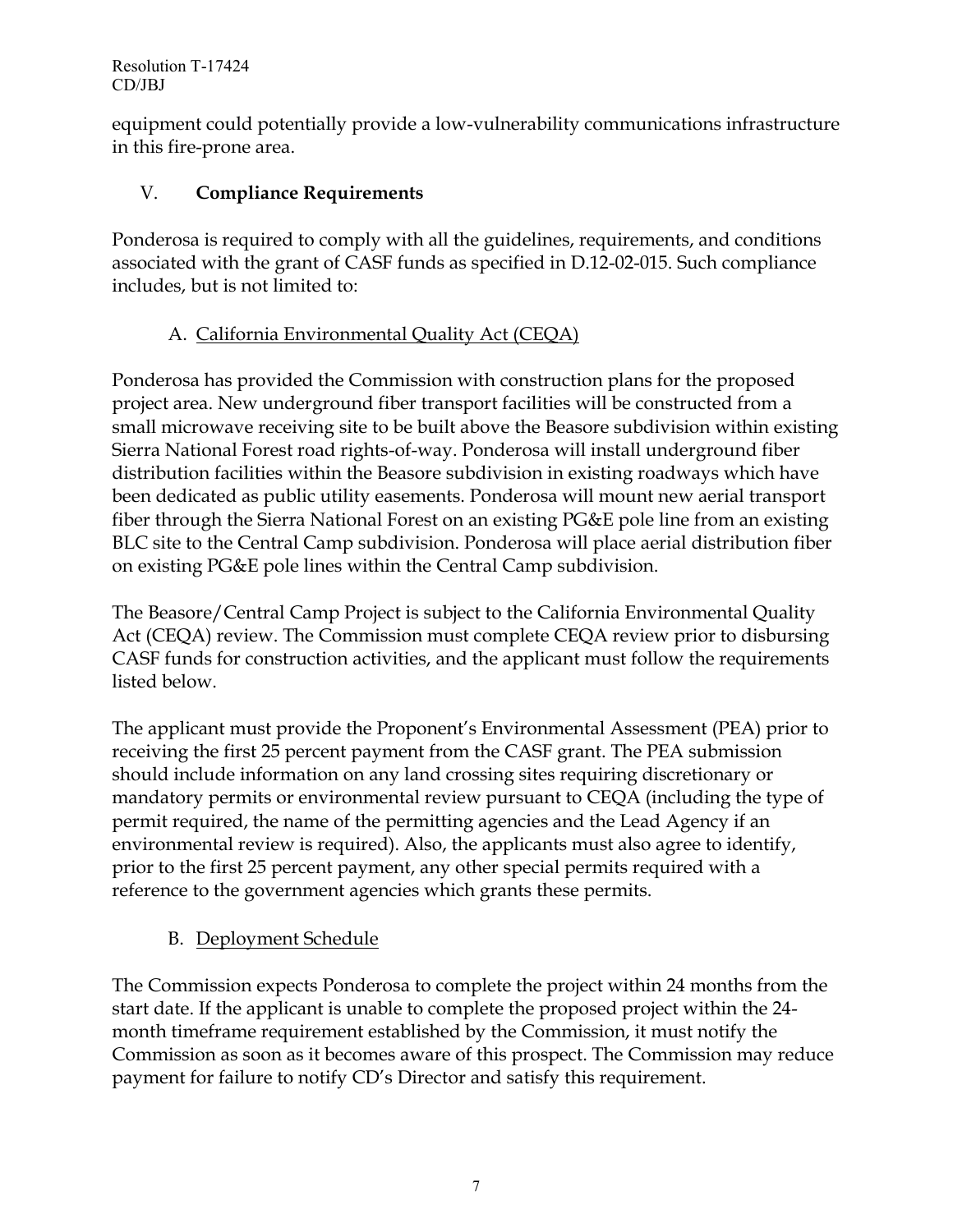## C. Execution and Performance

CD and the CASF grant recipient shall determine a project start date after the CASF grant recipient has obtained all approvals. Should the recipient or Contractor fail to commence work at the agreed upon time, the Commission, upon five days written notice to the CASF recipient, reserves the right to terminate the award. In the event that the CASF recipient fails to complete the project in accordance with the terms of approval granted by the Commission, the CASF recipient must reimburse some or all of the CASF funds that it has received.

The CASF grant recipient must complete all performance under the award on or before the termination date of the award.

D. Performance Bond

The Commission does not require a performance bond if the applicant certifies that the percentage of the total project costs it is providing comes from its capital budget and is not obtained from outside financing. In its application, Ponderosa certified that 38.4 percent of the total project costs it is providing will come from its existing capital budget. Therefore, a performance bond is not required for this project.

## E. Price Commitment Period

The minimum required price commitment period for broadband service to all households within the project area is two years. Ponderosa guarantees the price of service offered in the project area for two years.

F. Project Audit

The Commission has the right to conduct any necessary audit, verification, and discovery during project implementation/construction to ensure that CASF funds are spent in accordance with Commission approval.

The recipient's invoices will be subject to a financial audit by the Commission at any time within three years of completion of the work.

# G. Providing Voice Service

The area is presently not served by landline voice services. Construction of this project will enable Ponderosa to begin providing voice service in the project area that will meet the Federal Communications Commission (FCC) standards for E-911 service and utilize battery backup.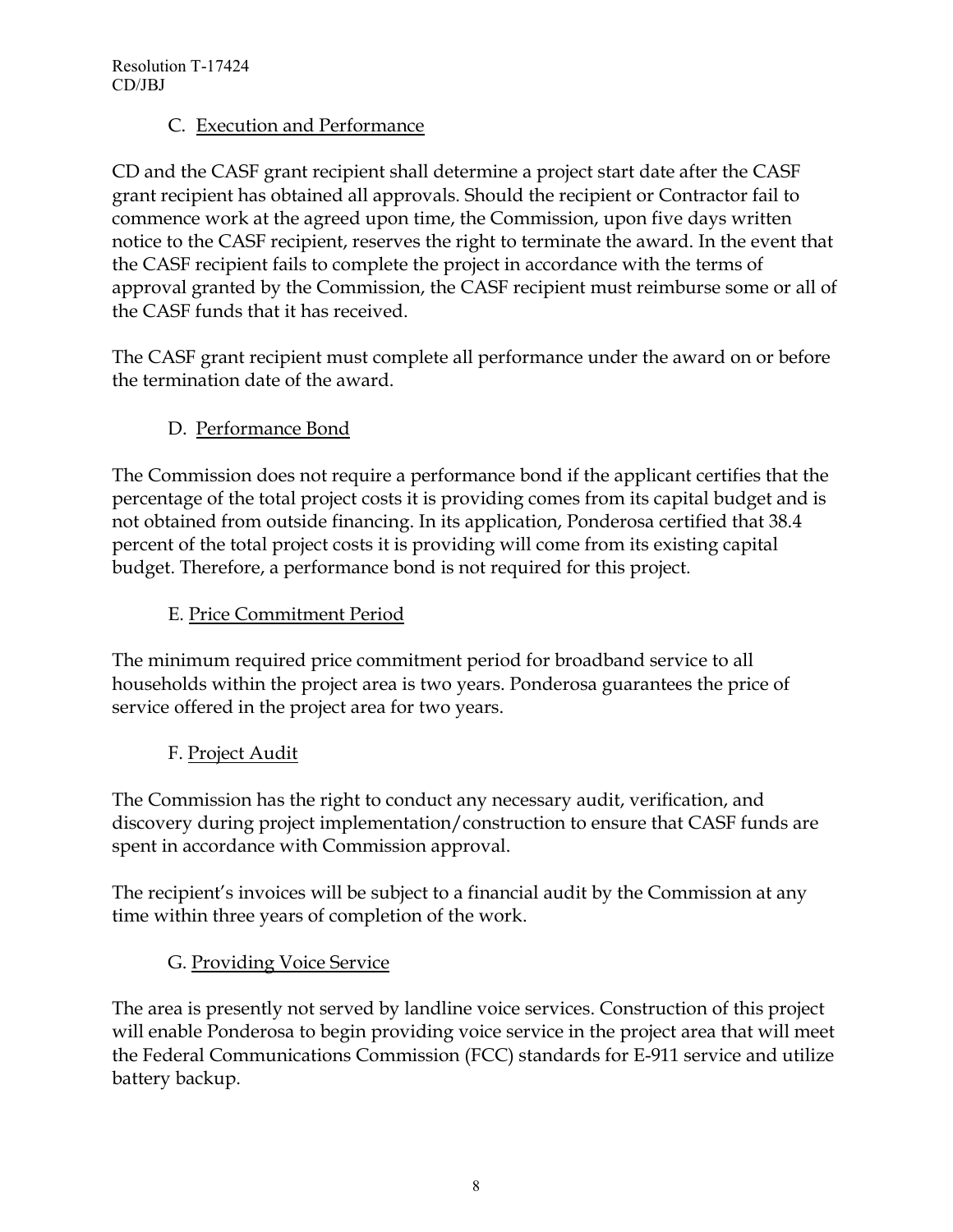## H. Reporting

Grantees must submit quarterly progress reports on the status of the project irrespective of whether grantees request reimbursement or payment. Before full payment of the project, the CASF recipient must submit a project completion report. Progress reports shall use the schedule for deployment, major construction milestones and costs submitted in the proposal; indicate the actual date of completion of each task/milestone as well as problems and issues encountered, and the actions taken to resolve these problems and issues during project implementation and construction; and identify future risks to the project.

Recipients shall also include test results on the download and upload speeds on a CBG and zip code basis in the final completion report. Recipients must certify that each progress report is true and correct under penalty of perjury.

# I. Submission of Form 477

The FCC currently requires broadband providers to biannually submit the Form 477, which includes speed data. While there is an imperfect match between the data that is reported in the Form 477 and to the CASF, Form 477 data will be useful in documenting CASF deployment for the new service area of the carrier. CASF recipients shall submit a copy of their Form 477 data directly to the Commission, under General Order 66-C, when they submit this data to the FCC for a five-year period after completion of the project.<sup>7</sup>

# **VI.Payments to CASF Recipients**

Submission of invoices from and payments to Ponderosa shall be made at 25-percent completion intervals, in accordance with Section XI of Appendix 1 of D.12-02-015 and according to the guidelines and supporting documentation required in D.12-02-015.

Payment to Ponderosa shall follow the process adopted for funds created under P. U. Code § 270. The following table describes the timeline for processing CASF payments.

 $\overline{a}$ <sup>7</sup> *Approval of the California Advanced Services Fund (CASF) Application Requirements and Scoring Criteria for Awarding CASF Funds* (2008) Cal. P.U.C. Res. No. T-17143 at 4.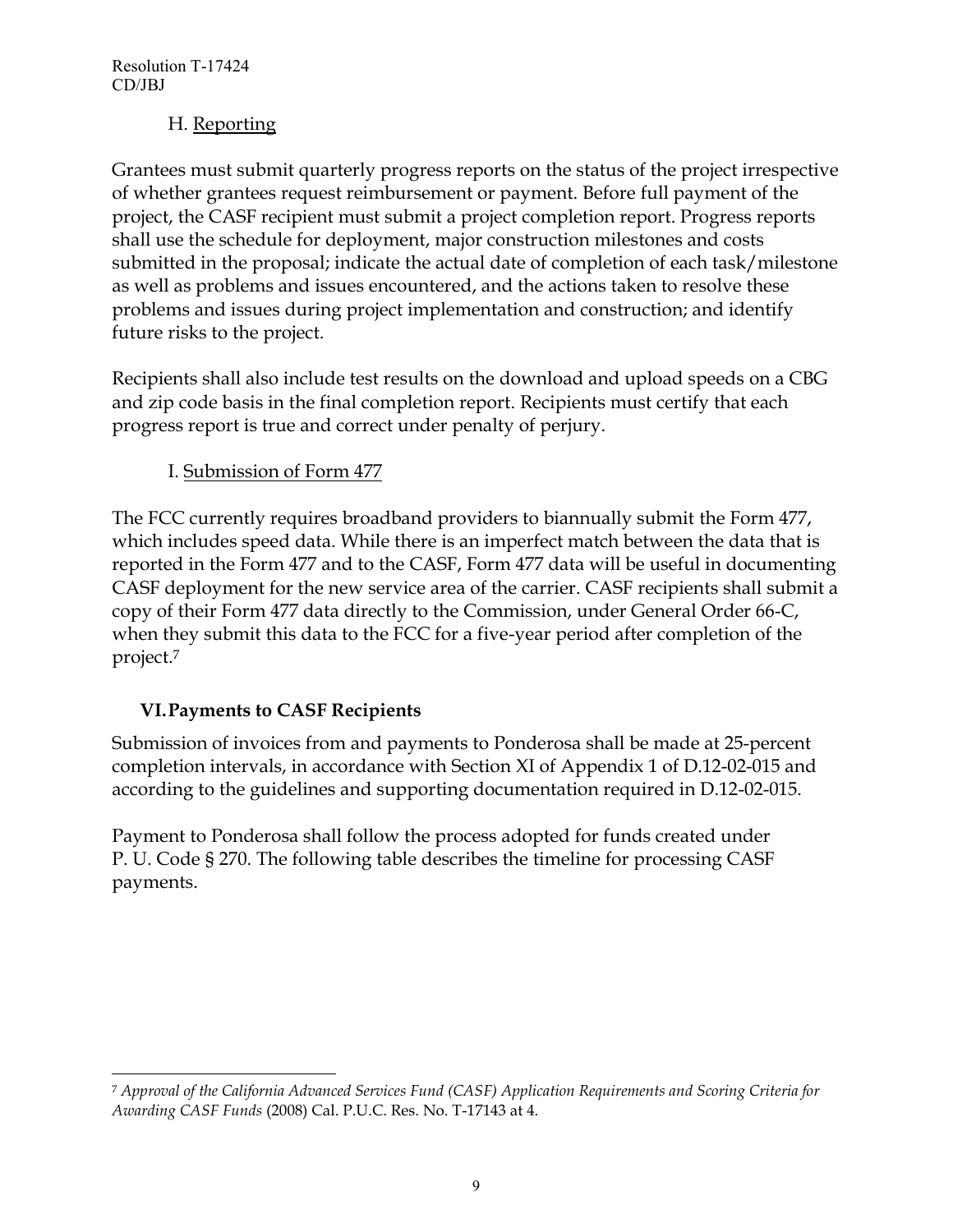| Event                           | Payment Cycle 1                           | Payment Cycle 2                             |
|---------------------------------|-------------------------------------------|---------------------------------------------|
|                                 | (Day/Month)                               | (Day/Month)                                 |
| Invoices due from               | 5 <sup>th</sup> of Month 1                | $20th$ of Month 1                           |
| Ponderosa to CD                 |                                           |                                             |
| Payment letters from CD         | 19th of Month 1                           | 4 <sup>th</sup> of Month 2                  |
| to Administrative Services      |                                           |                                             |
| Division $(ASD)^8$              |                                           |                                             |
| Invoices submitted from ASD to  | 20 <sup>th</sup> through 26 <sup>th</sup> | 5 <sup>th</sup> through 13 <sup>th</sup> of |
| State Controller's Office (SCO) | of Month 1                                | Month 2                                     |
| for payments                    |                                           |                                             |

Ponderosa may submit its invoices under Payment Cycle 1 or 2.

If any date in this payment schedule falls on a weekend or holiday, that date will be advanced to the next business day, but the remaining dates in the payment schedule will remain unchanged. The State Controller's Office (SCO) requires 14- 21 days to issue payment from the day that requests are received by SCO.

# **VII. Comments on Draft Resolution**

In compliance with Public Utilities Code § 311(g), a notice letter was e-mailed on October 1, 2013, informing all parties on the CASF Distribution List of the availability of the draft of this resolution for public comments at the Commission's documents website at

[http://www.cpuc.ca.gov/PUC/documents/.](http://www.cpuc.ca.gov/PUC/documents/) This letter also informed parties that the final conformed Resolution adopted by the Commission will be posted and available at this same website.

# **VIII. Findings**

- 1. On May 10, 2012, the Commission approved Resolution T-17362 which established the application deadlines for the CASF Broadband Infrastructure Grant Account and the Revolving Loan Account as follows: October 1, 2012, for unserved areas; February 1, 2013, for underserved areas not previously funded by the CASF and hybrid projects that cover both unserved and underserved areas.
- 2. Ponderosa filed an application for CASF funding for its Beasore/Central Camp Project on February 1, 2013. The proposed project will improve speeds by

 $\overline{a}$ <sup>8</sup> The above schedule is contingent on the CASF recipient submitting clear, complete, and error-free invoices to CD. Additional time to process payments may be necessary if CD finds problems with the submitted invoices.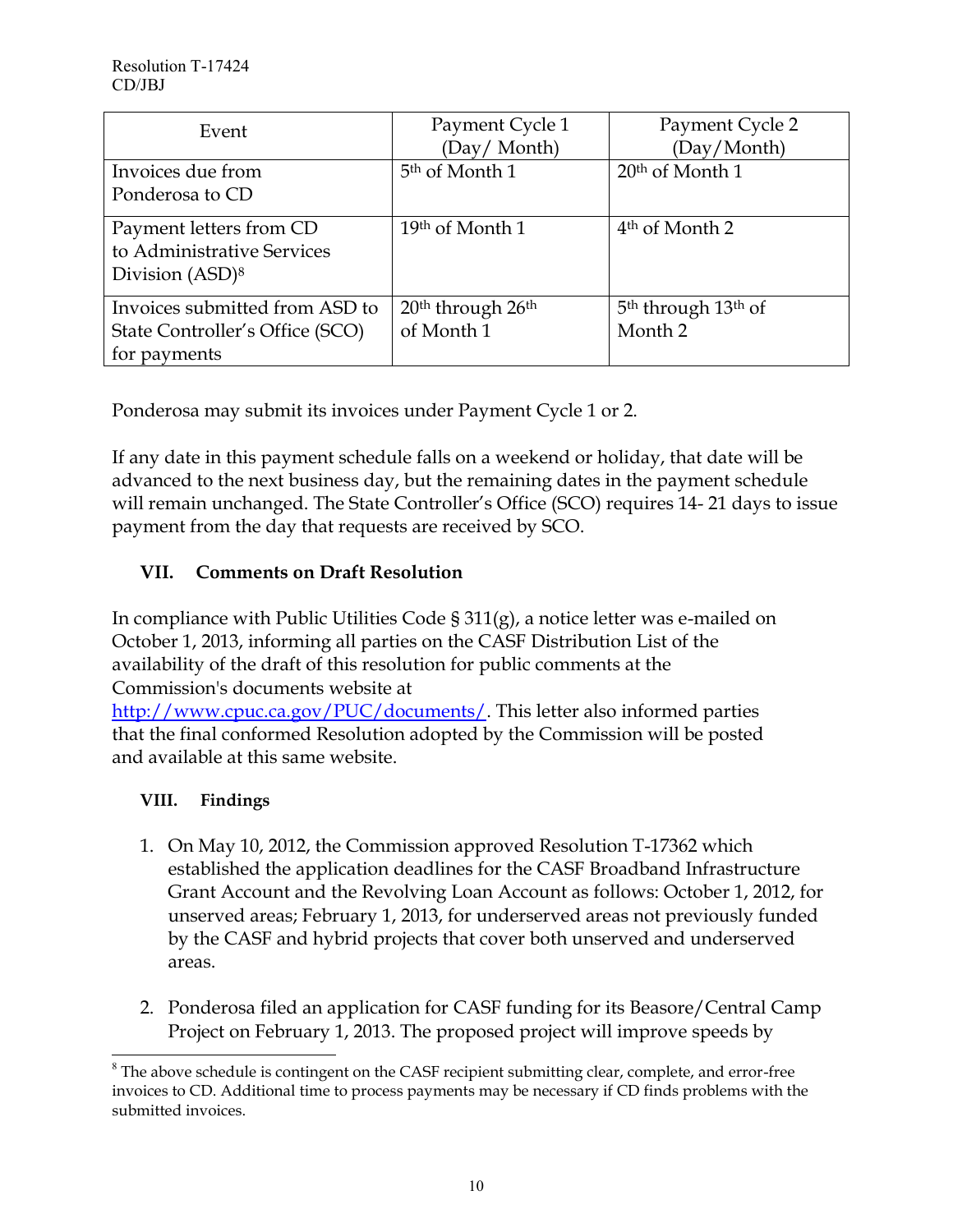installing FTTH connections capable of 50 Mbps downstream and 20 Mbps upstream over a total area of 3.49 square miles in the Beasore and Central Camp areas of Madera County. This system would provide Internet, telephone and, potentially, "over the top" streaming video services to an area that is currently completely unserved by landlines and has a mix of underserved and unserved coverage from wireless providers. The CBGs impacted by the project are 006039001021 and 006039001031.

- 3. CD posted the proposed project area map, CBGs and zip codes by county for the Beasore/Central Camp Project on the Commission's CASF webpage under "Pending New CASF Applications to Offer Broadband as of February 11, 2013." CD received one challenge from Verizon Wireless, which challenged this project by asserting that it provided internet service in this area at served speeds. However, Verizon did not respond to CD staff inquiries to validate its challenge, and therefore CD staff considers the challenge unsubstantiated.
- 4. CD reviewed and analyzed data submitted for the Beasore/Central Camp Project CASF grant application to determine the project's eligibility for CASF funding. This data includes, but is not limited to: proof of a CPCN from the Commission; descriptions of current and proposed broadband infrastructure; geographic information system (GIS) formatted shapefiles mapping the project areas; assertion that the area is underserved; number of potential subscriber households and average incomes; project construction schedule; project budget; proposed pricing and commitment period for new subscribers; and financial viability of the applicant.
- 5. CD reviewed the submitted shapefiles, which mapped the proposed broadband deployment using United States 2010 Census data and the California Broadband Availability Maps, with availability data current as of June 30, 2012 (later updated to December 31, 2012). These maps helped to verify the existence or nonexistence of broadband service areas and broadband speeds, where available.
- 6. Both the Beasore and Central Camp areas are currently not served by wired telephone services and cellular telephone reception is poor due to the mountainous terrain. United States Forest Service employees have stressed to CD staff that the safety of both Beasore and, particularly, Central Camp would be enhanced by better telecommunications infrastructure in the area.
- 7. Based on its review, CD determined that the project qualifies for funding under D.12-02-015 and recommends Commission approval of CASF funding for Ponderosa's Beasore/Central Camp Project.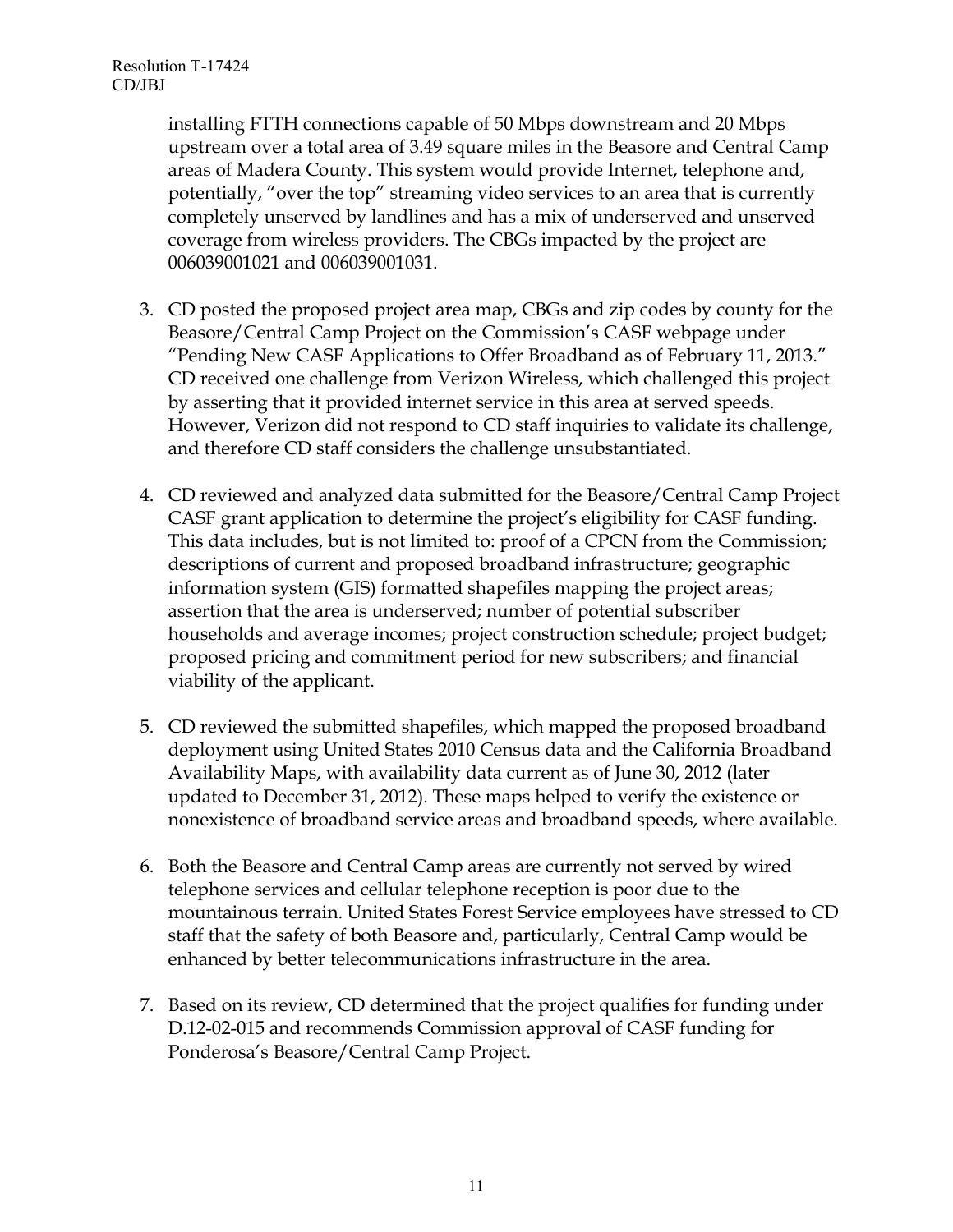- 8. Ponderosa is not required to post a performance bond because 38.4 percent of the total project cost will be financed through Ponderosa's existing capital budget.
- 9. Ponderosa is required to comply with all guidelines, requirements, and conditions associated with the granting of CASF funds as specified in D.12-02- 015 and must submit the FCC Form 477, as specified in T-17143.
- 10. The Commission finds CD's recommendation to fund Ponderosa's project as summarized in Appendix A to be reasonable and consistent with Commission orders and, therefore, adopts such recommendation.
- 11. The Commission must complete CEQA review prior to disbursing CASF funds for construction activities.
- 12. Ponderosa shall submit the PEA to Commission staff prior to the first 25-percent CASF payment.
- 13. A notice letter was e-mailed on October 1, 2013 informing all applicants filing for CASF funding, parties on the CASF distribution list of the availability of the draft of this Resolution for public comments at the Commission's website http://www.cpuc.ca.gov/PUC/documents/. This letter also informed parties that the final confirmed Resolution adopted by the Commission will be posted and available at this same website.

### **THEREFORE, IT IS ORDERED that:**

- 1. The Commission shall award \$1,755,042 from the CASF to Ponderosa for the Beasore/Central Camp Project as described herein and summarized in Appendix A of this Resolution.
- 2. The program fund payment of \$1,755,042 for this unserved and underserved project shall be paid out of the CASF fund in accordance with the guidelines adopted in D.12-02-015, including compliance with CEQA.
- 3. Payments to the CASF recipient shall be in accordance with Section XI of Appendix 1 of D.12-02-015 and in accordance with the process defined in the "Payments to CASF Recipients" section of this Resolution.
- 4. The CASF fund recipient, Ponderosa, shall comply with all guidelines, requirements and conditions associated with the CASF funds award as specified in D.12-02-015 and must submit the FCC Form 477, as specified in Resolution T-17143.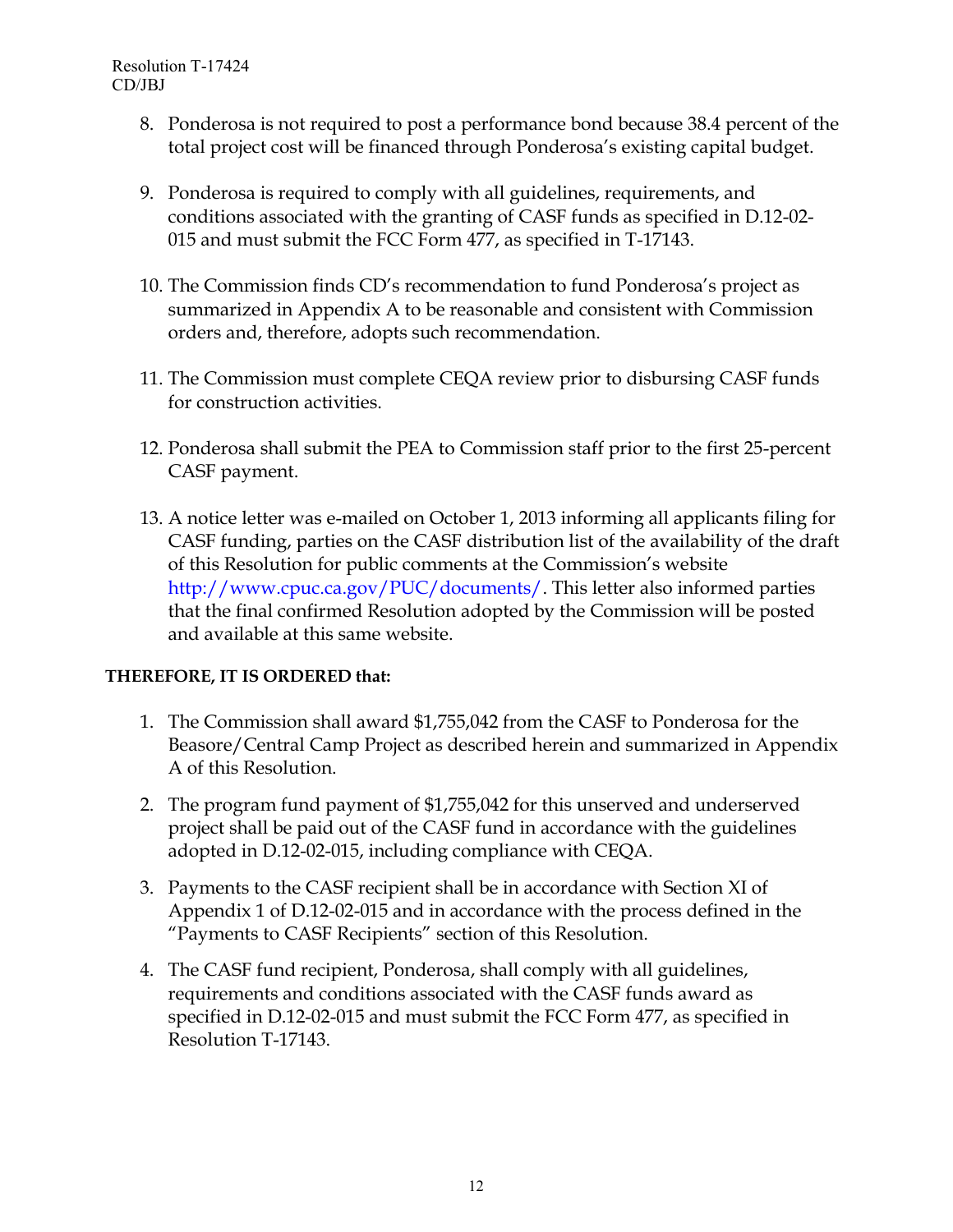This Resolution is effective today.

I hereby certify that this Resolution was adopted by the Public Utilities Commission at its regular meeting on December 19, 2013. The following Commissioners approved it:

/s/ Paul Clanon

PAUL CLANON Executive Director

MICHAEL R. PEEVEY President

CATHERINE J.K. SANDOVAL MARK J. FERRON CARLA J. PETERMAN **Commissioners** 

I dissent. /s/ MICHEL PETER FLORIO Commissioner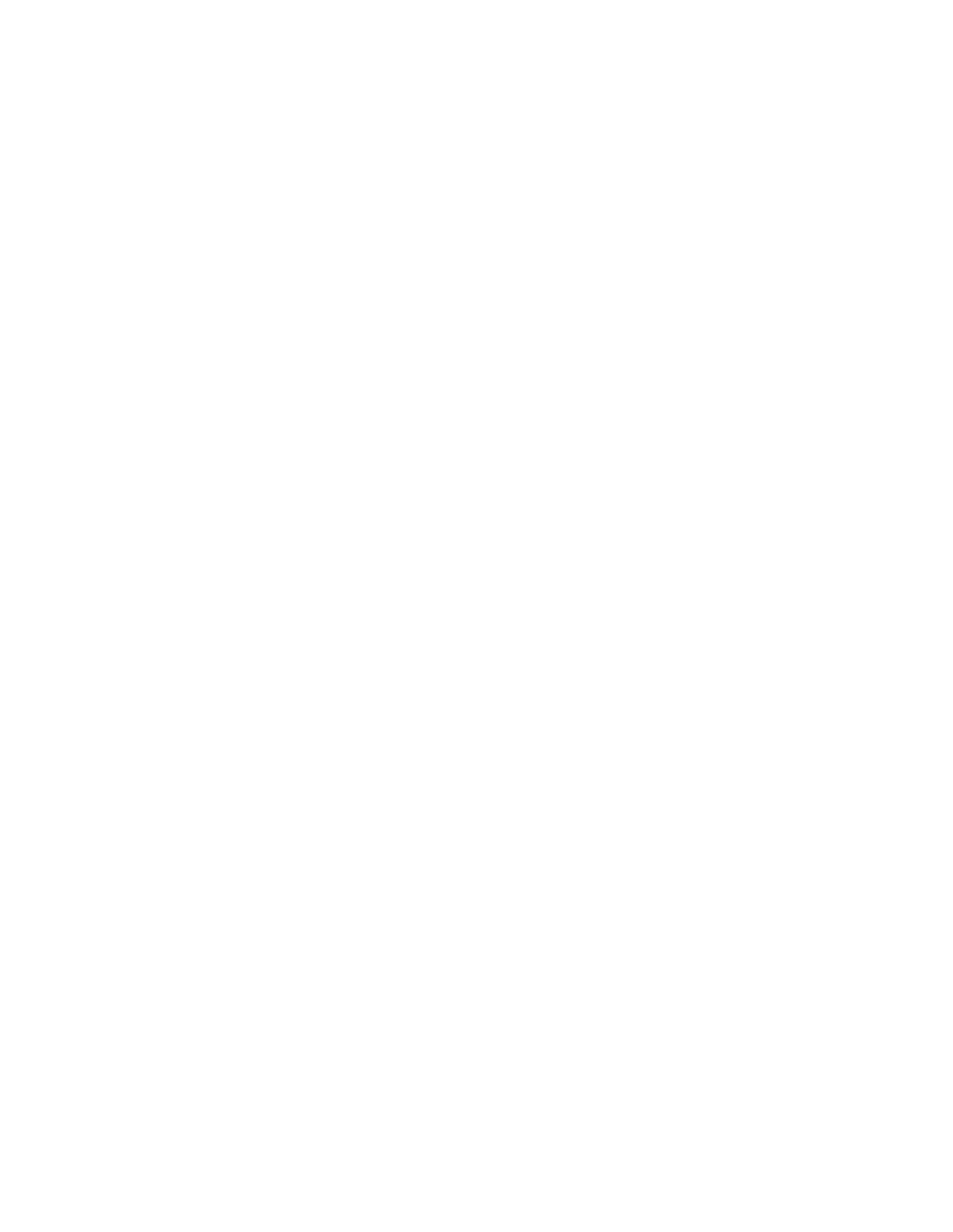#### **APPENDIX A Resolution T-17424 The Ponderosa Telephone Company, Beasore/Central Camp Project Key Information**

| Project Name                                           | Ponderosa Telephone Company,<br><b>Beasore/Central Camp Project</b> |  |
|--------------------------------------------------------|---------------------------------------------------------------------|--|
| Project Plan                                           | Fiber-to-the-home connections with<br>supporting infrastructure     |  |
| Project Size (in square miles)                         | 3.49                                                                |  |
| Download/Upload speed (in Mbps)                        | 50/20                                                               |  |
| Location                                               | Madera County                                                       |  |
| Community Names                                        | Beasore and Central Camp subdivisions                               |  |
| CBGs / Household Income                                | 006039001031 / \$44,286<br>006039001021 / \$59,375                  |  |
| Weighted Median Household Income                       | \$44,757                                                            |  |
| Zip Code                                               | 93644                                                               |  |
| Estimated potential subscriber size                    | 32 households / 75 population                                       |  |
| Applicant expectations<br>(inc. "housing units")       | 111 customers                                                       |  |
| Deployment Schedule<br>(from Commission approval date) | 21 months                                                           |  |
| Proposed Project Budget (Total)                        | \$2,847,306                                                         |  |
| Amount of CASF funds requested (61.6%)                 | \$1,755,042                                                         |  |
| Internally funded (38.4%)                              | \$1,092,264                                                         |  |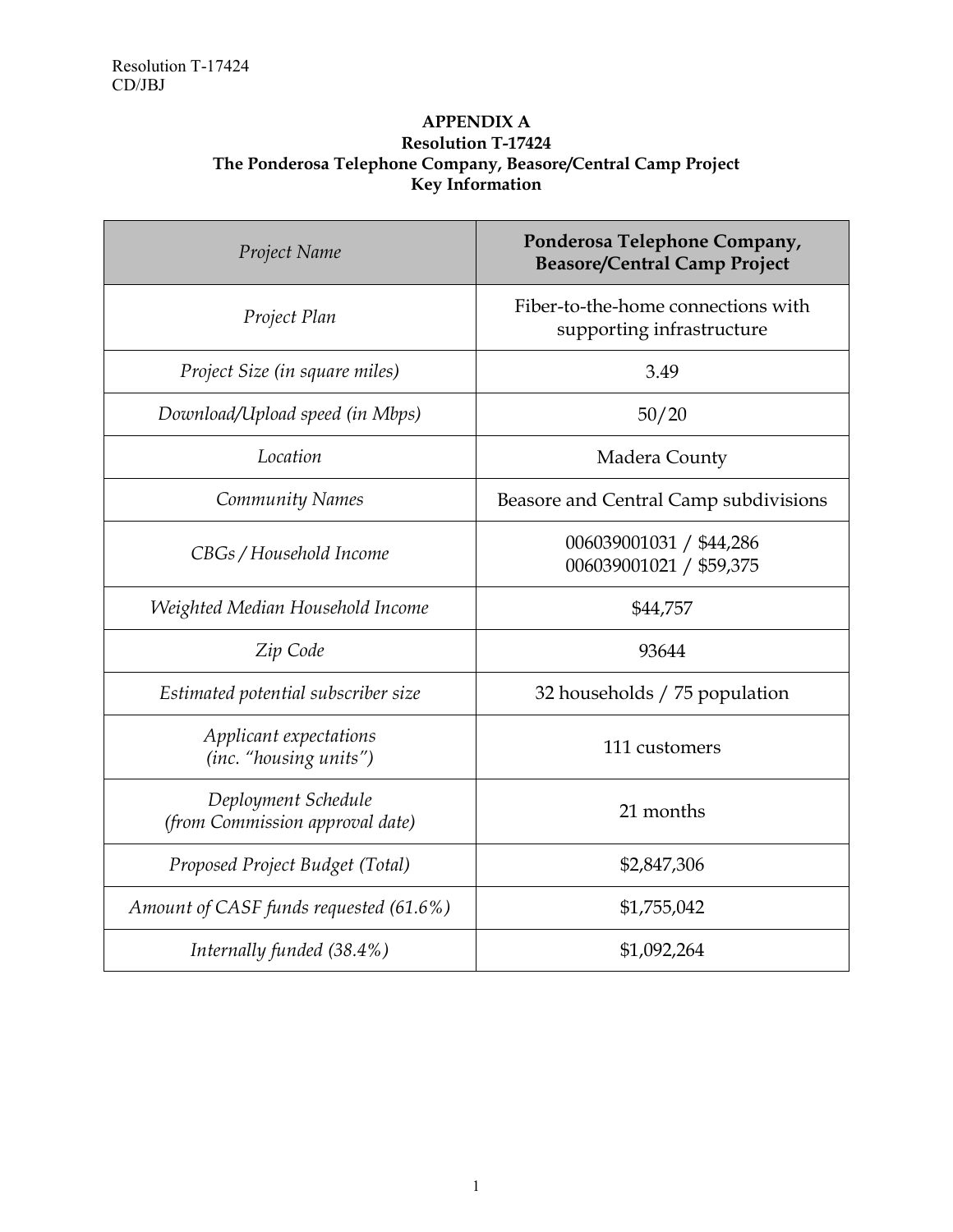

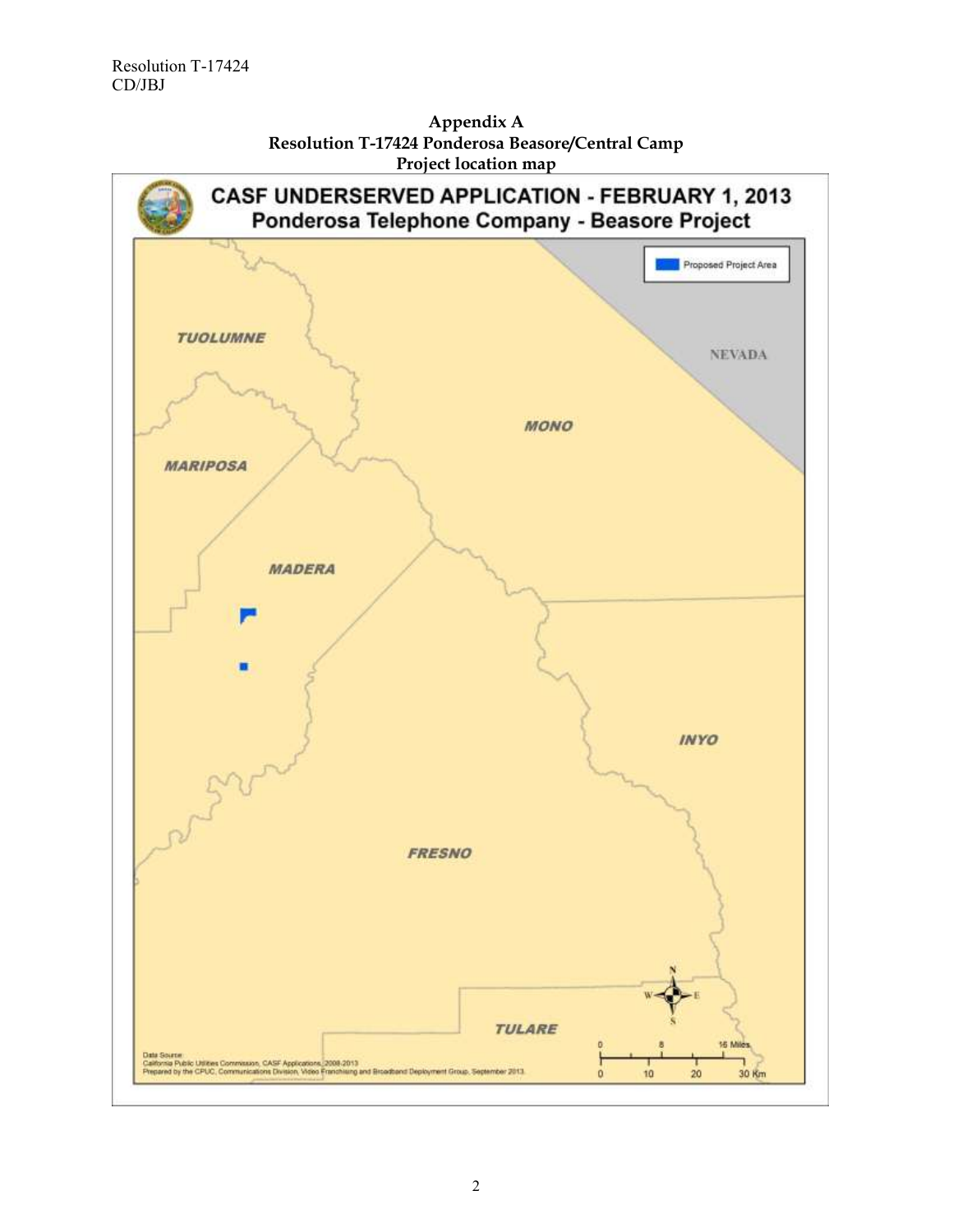